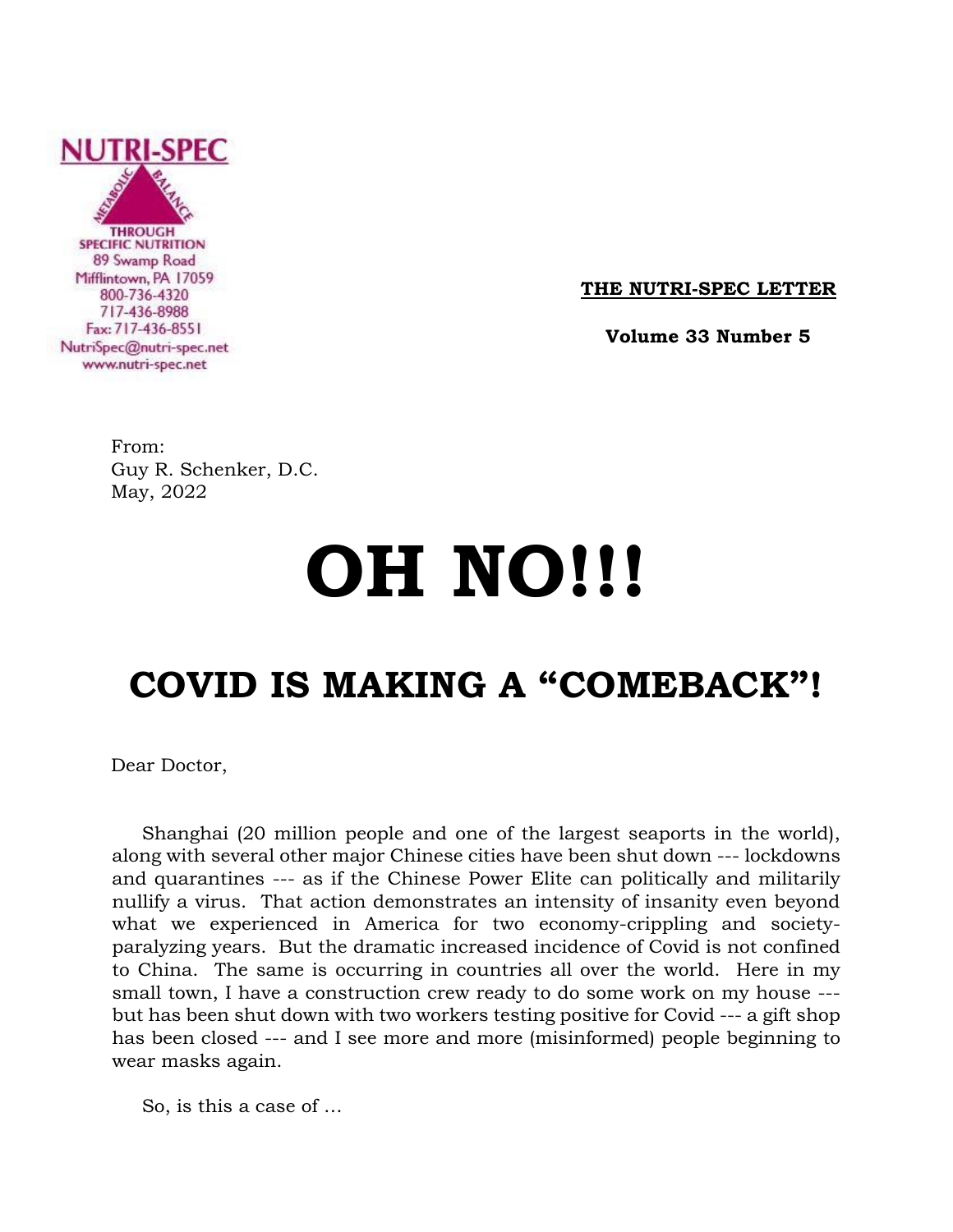## **"OH NO! WHAT DO WE DO NOW?!!!"?**

No, not at all. In America and many other countries --- despite the counterproductive efforts of the Political Power Elite that did irreversible damage to our social structure, including our education system and our economy --- a temporary resurgence of Covid is "perfectly natural". ----- What do I mean by that? Our immune systems, disregarding the political mandates, did exactly what they were created to do --- individually we either fought off the virus, or contracted it --- building a substantial immune resistance to it. And collectively, we have achieved herd immunity. That now reduces the Covid virus to the same status as the Influenza virus.

What does herd immunity mean?

 The Covid virus is now in every sense analogous to the flu virus. It is with us, and always will be. There will be frequent new mutations. Our immune systems will deal with them, both individually and societally. And just as with the flu, hundreds of thousands will contract it every year, and tens of thousands will die.

 And, life goes on. Still, we cannot totally ignore the causes and potential devastation (including death) of Covid any more than we can the flu. What must we do as individuals to protect ourselves and our families, and what must we do as healthcare professionals …

#### **TO EMPOWER OUR PATIENTS IN COVID (AND FLU) DEFENSE?**

 The first thing we have to ask ourselves is what are the predisposing factors to suffering extreme Covid symptoms and even death. More primarily, let us ask ourselves --- who is most vulnerable to Covid and other microbial pathogens?

 Of course --- as NUTRI-SPEC practitioners we know --- it is all the people who are extremely under-sulfated. And who are they?

They are the very same patients who show other obvious manifestations of …

#### **METABOLIC IMBALANCES**

**and**

#### **DECREASED VITAL RESERVES.**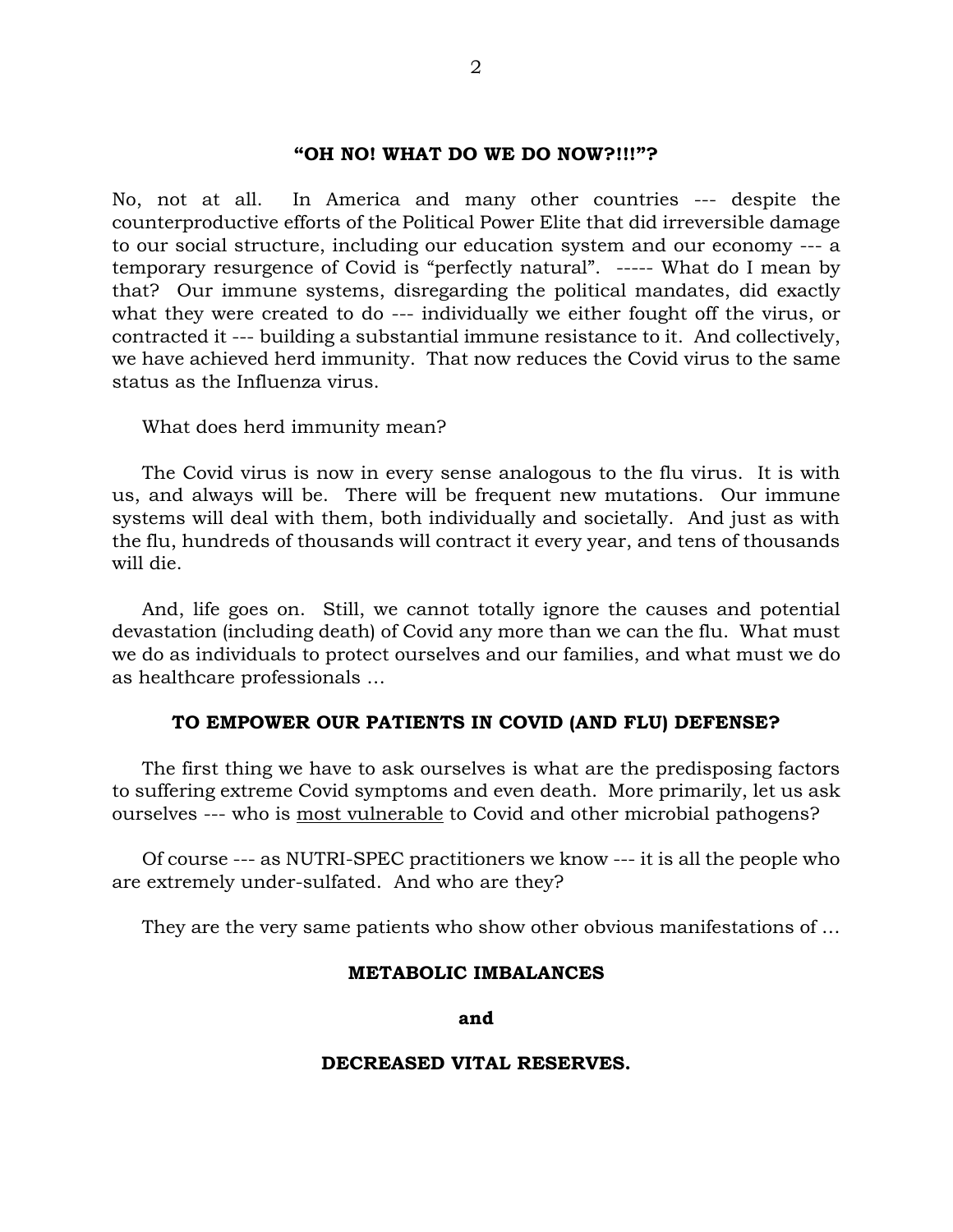It all comes down to ADAPTATIVE CAPACITY = METABOLIC BALANCE + a strong Diphasic Metabolic Cycle --- animated by high VITAL RESERVES.

 Look closer and you will see that the people who tend to suffer the most morbidity and mortality from Covid are your patients with one or more of …

- --- Tubby Tummy
- --- High Blood Pressure
- --- Auto-immune Diseases
- --- Diabetes
- --- High Cholesterol and/or High Triglycerides, or, Low Cholesterol
- --- Chronic Fatigue
- --- Depression/Anxiety …

that is to say --- nearly all your patients.

 Suppose you have two patients who come down with Covid. One is lean, and the other gives every appearance of health except for his Tubby Tummy. They have each had Covid for three days --- and they feel equally rotten. What happens next?

 The guy who is comparatively lean turns the corner and gradually regains his strength as symptoms wane. But what about the one with a bit of a Jelly Belly? Inexplicably and suddenly he takes a turn for the worse. The emergency room turns him away, telling him to go home and rest and blah blah blah. Two days later he is even worse and goes back to the emergency room and they reluctantly agree to admit him. By the next day he is in critical condition derived from …

#### **HIS IMMUNE SYSTEM PRODUCING A VIOLENT CYTOKINE STORM.**

 If you look at that list above of factors predisposing to Covid morbidity you will recognize instantly that this is virtually identical to the list of conditions associated with --- Insulin Resistance  $\rightarrow$  Metabolic Syndrome. Just as we have spent the last several issues of this Letter dealing with low sulfation as the major factor in a weak or imbalanced immune system --- and all the inflammatory conditions that are the leading causes of suffering, premature aging, and premature death --- we have spent countless Letters in the past describing the far-reaching devastation caused by patients who (with some combination of genetic tendencies and contemporary eating habits) have gone from being insulin reactors to a state of disinsulinism to a state of insulin resistance to finally reach the point of Metabolic Syndrome.

 Along the way the blood sugar has gone up; the blood pressure has gone up; the triglycerides have gone up; countless signs of INFLAM-AGING have surfaced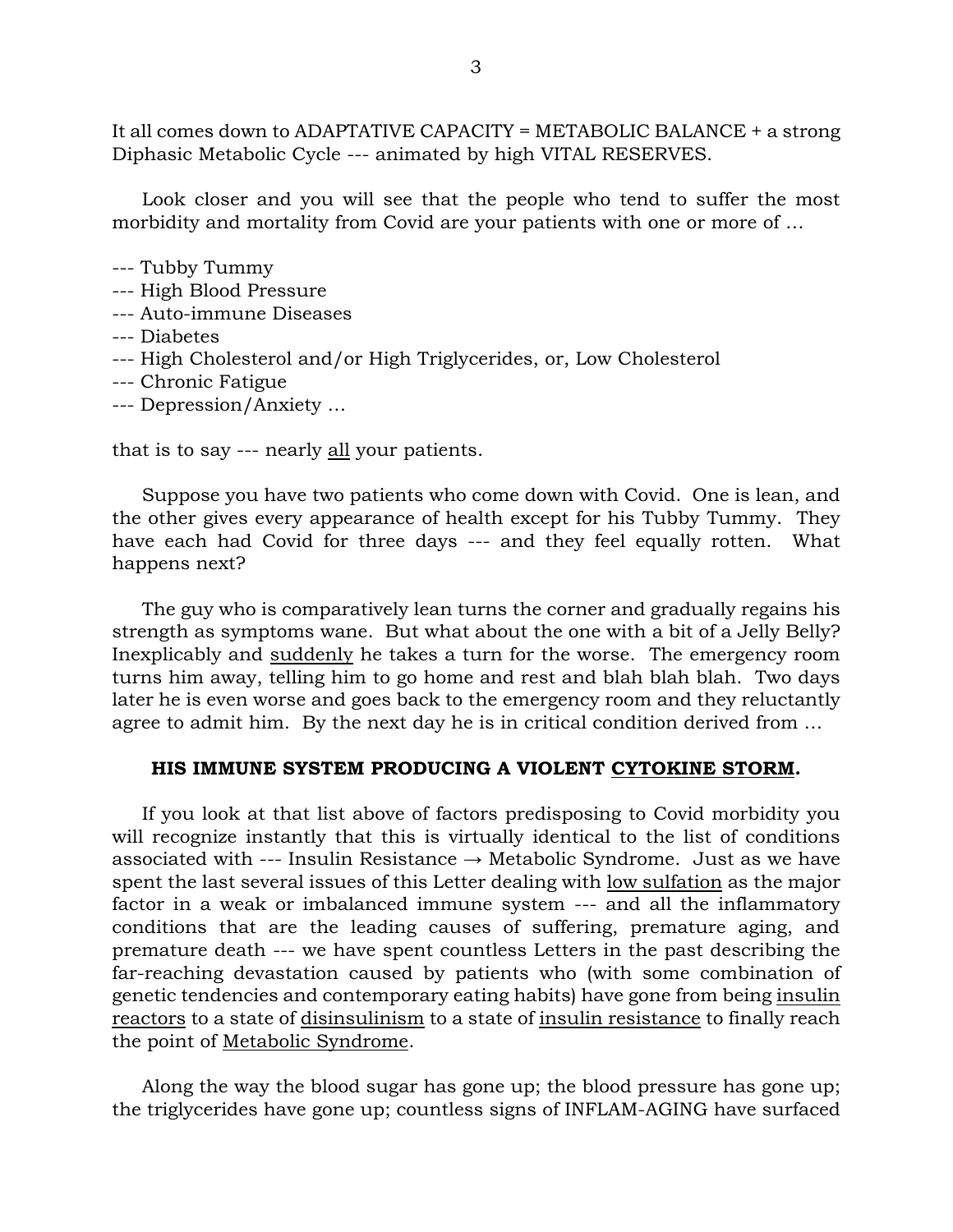--- and the patient is the typical American --- on his way to a lifetime of drugs to control this and that symptom.

 The point you need to understand in this month's Letter is that we are looking at yet another Metabolic ---

### **VICIOUS CYCLE.**

 Insulin resistance causes the list of conditions above (which are the same conditions that predispose to Covid devastation) --- and those conditions cause low sulfation --- and the low sulfation exacerbates all those inflammatory conditions --- and that inflammation further decreases membrane sulfation -- which increases the symptoms and conditions of insulin resistance --- which further depletes membrane sulfation --- and the vicious cycle goes on and on.

 ----- Let a Covid virus make an appearance, and you're looking at potential disaster. No one has clarified the importance of sulfation in maintaining tissue integrity (both in terms of tissue function, tissue longevity, and tissue immune resistance) than has du Preez in her ground-breaking study on Thiosulfate (Oxy Tonic) = negative valence sulfur.

 As regards Covid --- we cannot emphasize enough (as per du Preez) that the need for Thiosulfate (Oxy Tonic) is ubiquitous. And relevant to our discussion of Covid --- Oxy Tonic is the key to …

# **EMPOWERING YOUR PATIENTS IN RESISTANCE TO COVID ---**

and other microbial pathogens. ----- Yes ---

# **IMMUNE BALANCE AND POWER BEGINS WITH YOUR BALANCING PROCEDURE.**

Du Preez answers the critical question of ---

what is the mechanism by which those who become severely ill from Covid suffer total incapacitation of their defense mechanisms? As du Preez shows in her extensive study of tissue membrane function, it is the deficient sulfation of those membranes that is the primary weakness of breakdown. At the tissue level into the cell level --- then at the tissue level into the systemic level --- under-sulfated membranes show severely impaired resistance to viral infiltration.

Just think of the power you have to totally prevent the vicious cycle of …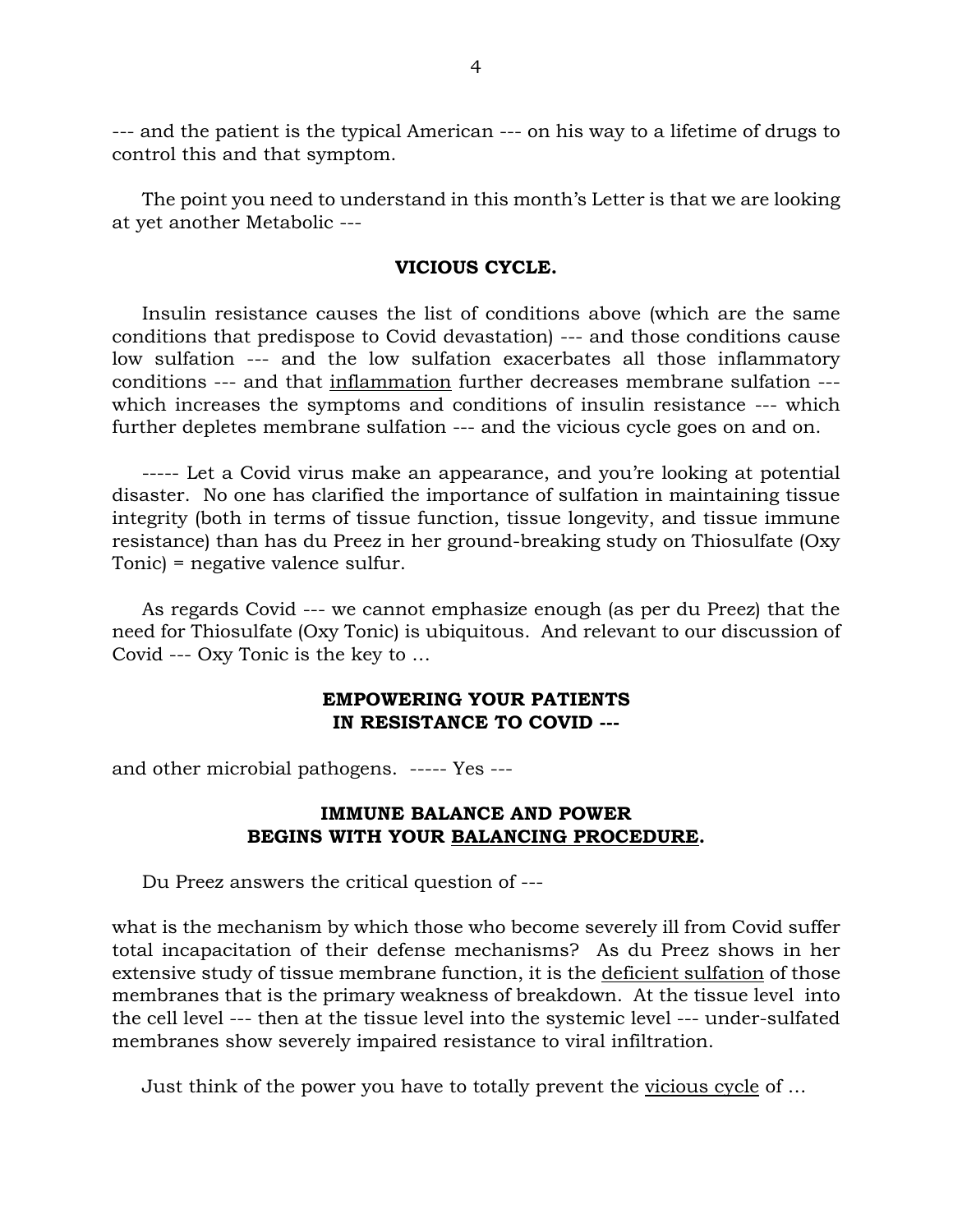- inadequate epithelial membrane sulfation  $\rightarrow$
- viral invasion  $\rightarrow$
- further breakdown of protective membranes  $\rightarrow$
- increased viral infiltration  $\rightarrow$
- disintegration of protective membranes --- with further loss of sulfation  $\rightarrow$
- increased viral virulence  $\rightarrow$
- total breakdown of sulfation membrane protection  $\rightarrow$
- a tsunami of neutrophils overwhelming tissue cells --- releasing catabolic pro inflammatory cytokines such as Interleukin-6, Tumor Necrosis Factor Alpha, Interferon Gamma, Interleukin-1, and a flood of prostaglandins.

From du Preez:

"Most of the interactions and functions of tissue endothelial and epithelial membranes rely on the pattern and degree of sulfation --- and the resulting negative charge density. The affinity and biological activity of GAGs increase as the degree of sulfation increases. Nevertheless, the GAG-composed membrane is a delicate layer, and removing of one specific component thereof may result in the loss of function of the total. Thiosulfate not only regulates physiological processes, but is implicated in many pathologies, including cancer, infections, and vascular diseases."

 In epithelial membranes, your Oxy Tonic allows the membrane to work with white blood cells to secrete many defensive compounds such as …

- antibodies
- lysozymes
- nitric oxide
- and many others.

Collectively, these defensive compounds form a physical barrier with direct antimicrobial and anti-toxin activity --- and are critical to a major function of the immune system --- to tag foreign proteins for elimination by phagocytes.

 Do you get it? ----- Your BALANCING PROCEDURE is so very simple you can administer it to all your patients.

 Some of your patients will come out of their BALANCING PROCEDURE needing only Oxy Tonic. Most will need Oxy Tonic as a source of Thiosulfate, while also needing a bit of Electro Tonic as another Thiosulfate source (later in the day, as per your Diphasic approach to LIVE STRONGER LONGER). The Electro Tonic provides enough Glycerol to balance the negative valence sulfur in the Oxy Tonic for those whose tissue membranes are a bit too high in fatty acids and low in sterol fats.